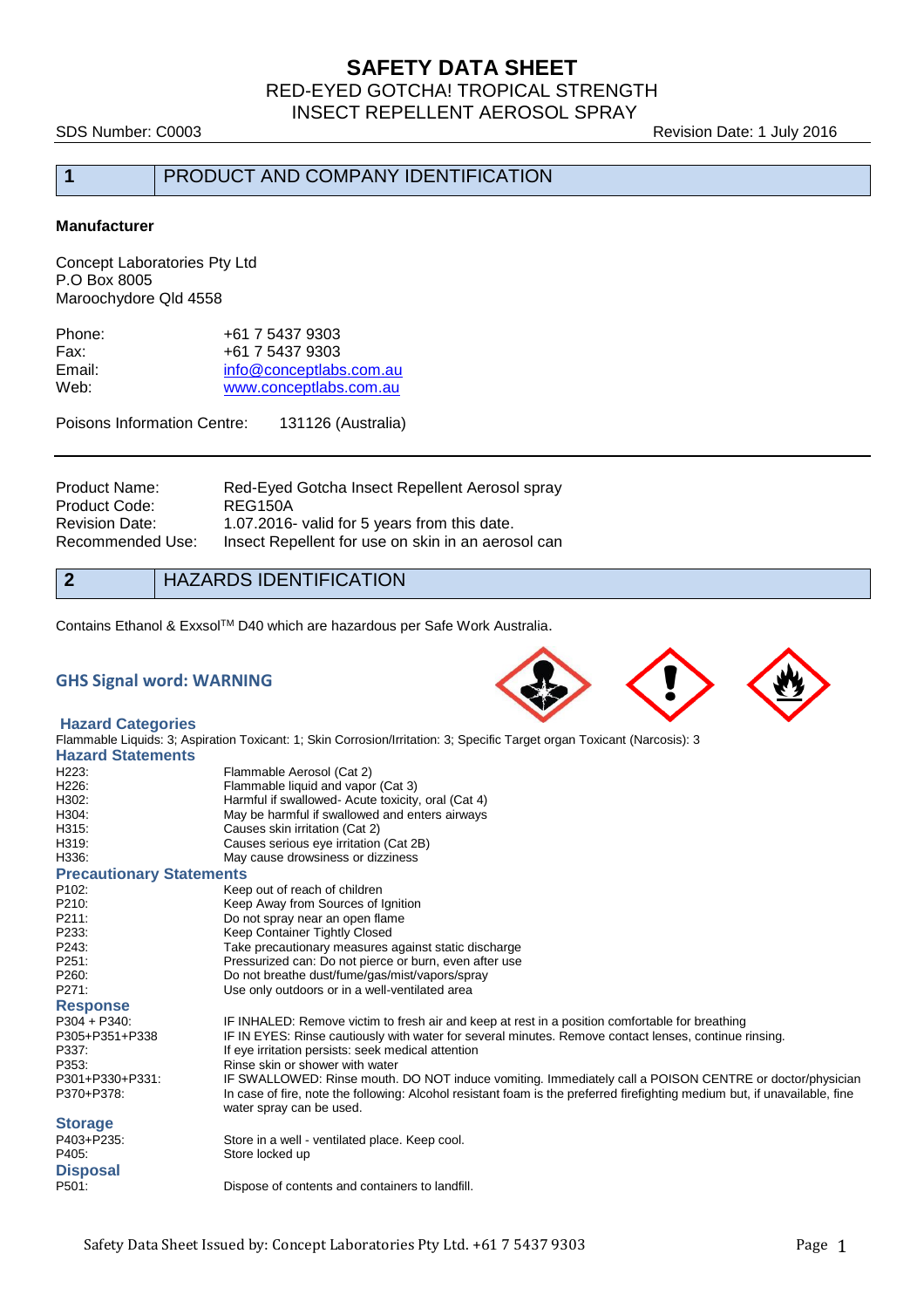# **SAFETY DATA SHEET**

RED-EYED GOTCHA! TROPICAL STRENGTH INSECT REPELLENT AEROSOL SPRAY

# **3** COMPOSITION/INFORMATION ON INGREDIENTS

SDS Number: C0003 **Revision Date: 1 July 2016** 

| Ingredients:                         |                                                                                                                                                                                                                                                                            | CAS#                                                                                                                                               | CONC %  |
|--------------------------------------|----------------------------------------------------------------------------------------------------------------------------------------------------------------------------------------------------------------------------------------------------------------------------|----------------------------------------------------------------------------------------------------------------------------------------------------|---------|
| Ethanol                              |                                                                                                                                                                                                                                                                            | 64-17-5                                                                                                                                            | 30-40%  |
|                                      | Iso Paraffinic Hydrocarbon (Exxsol™ D40)                                                                                                                                                                                                                                   | 90622-57-4                                                                                                                                         | 20-25%  |
| N.N-Diethyl toluamide (Deet)         |                                                                                                                                                                                                                                                                            | 134-62-3                                                                                                                                           | 19.0%   |
|                                      | N-octyl bicycloheptene dicarboximide                                                                                                                                                                                                                                       | 113-48-4                                                                                                                                           | 4.0%    |
| Di N-propyl isocinchomeronate        |                                                                                                                                                                                                                                                                            | 136-45-8                                                                                                                                           | 2.0%    |
| Triclosan                            |                                                                                                                                                                                                                                                                            | 3380-34-5                                                                                                                                          | 0.01%   |
| Excipients:                          |                                                                                                                                                                                                                                                                            |                                                                                                                                                    | To 100% |
| $\boldsymbol{4}$                     | <b>FIRST AID MEASURES</b>                                                                                                                                                                                                                                                  |                                                                                                                                                    |         |
| Inhalation:                          | Using proper respiratory protection, immediately remove the affected victim from exposure.<br>Administer artificial respiration if breathing is stopped. Keep at rest. Seek immediate                                                                                      |                                                                                                                                                    |         |
|                                      | medical attention.                                                                                                                                                                                                                                                         |                                                                                                                                                    |         |
| <b>Skin Contact:</b><br>Eye Contact: | Not normally required, if so, rinse skin or shower with water. Seek medical attention for skin irritations<br>Immediately flush eyes with large amounts of water for at least 15 minutes, lifting<br>eyelids occasionally to facilitate irrigation. Seek medical attention |                                                                                                                                                    |         |
| Ingestion:                           |                                                                                                                                                                                                                                                                            | DO NOT induce vomiting. For advice, contact Poisons Information Centre: 131126.                                                                    |         |
| <b>Additional info:</b>              |                                                                                                                                                                                                                                                                            | Treat according to symptoms. Avoid gastric lavage: risk of aspiration of product to the lungs with the<br>potential to cause chemical pneumonitis. |         |

|  | <b>FIRE FIGHTING MEASURES</b> |
|--|-------------------------------|
|--|-------------------------------|

Shut off product that may 'fuel' a fire if safe to do so. Allow trained personnel to attend a fire in progress, providing firefighters with this Material Safety Data Sheet. Prevent extinguishing media from escaping to drains and waterways.

| <b>Extinguishing Media:</b><br><b>Hazardous</b> | Dry powder, alcohol stable foam, carbon dioxide and water.                                                                                                                                                       |
|-------------------------------------------------|------------------------------------------------------------------------------------------------------------------------------------------------------------------------------------------------------------------|
| <b>Decomposition</b>                            |                                                                                                                                                                                                                  |
| <b>Products:</b>                                | Toxic and/or irritating fumes, carbon monoxide (CO), aldehydes, ketones, acids<br>and carbon dioxide $(CO2)$ May be emitted.<br>Wear self-contained breathing apparatus (SCBA) and complete protective clothing. |

# **6** ACCIDENTAL RELEASE MEASURES

| <b>Emergency</b>  |                                                                                                           |
|-------------------|-----------------------------------------------------------------------------------------------------------|
| <b>Procedure:</b> | SAA/SNZHB7                                                                                                |
|                   | Dangerous Goods initial emergency response quide 14.                                                      |
| Spills/Clean up:  | This product is sold in small packages therefore the accidental release is not usually cause for concern. |
|                   | Remove any possible ignition sources. Slippery when spilled. Personal protective equipment should be      |
|                   | worn when cleaning up spills. Restrict access to area until completion of cleanup.                        |
|                   | Stop leak if safe to do so. Contain spill with absorbent material, such as; toweling, sand,               |
|                   | Vermiculite or another inert material. Prevent spill entering sewers or waterways. Collect and            |
|                   | Dispose of spilled material according to local regulations. Wash away any remnants with copious           |
|                   | amounts of cold water.                                                                                    |

## **7** HANDLING AND STORAGE

| <b>Handling Precautions:</b> | Contact Concept Laboratories Pty Ltd sales representative for advice when using this<br>Product for any other application other than outlined on the label or technical bulletin.<br>Any non-intended or non-authorized use of this product may result in personal injury or damage to equipment. Store<br>product in original container. |
|------------------------------|-------------------------------------------------------------------------------------------------------------------------------------------------------------------------------------------------------------------------------------------------------------------------------------------------------------------------------------------|
| <b>Storage</b>               |                                                                                                                                                                                                                                                                                                                                           |
| <b>Requirements:</b>         | Store in cool, dry, well-ventilated area. Store below 30 °C                                                                                                                                                                                                                                                                               |
|                              | Do not expose containers to open flame, incompatible materials, excessive heat, or direct                                                                                                                                                                                                                                                 |
|                              | Sunlight. Keep container tightly sealed.                                                                                                                                                                                                                                                                                                  |
|                              | Handle with care and avoid spillage on the floor (slippage).                                                                                                                                                                                                                                                                              |
| Incompatible materials       | Natural Rubber, Butyl Rubber, EPDM, Polystyrene                                                                                                                                                                                                                                                                                           |

**8** EXPOSURE CONTROL/PERSONAL PROTECTION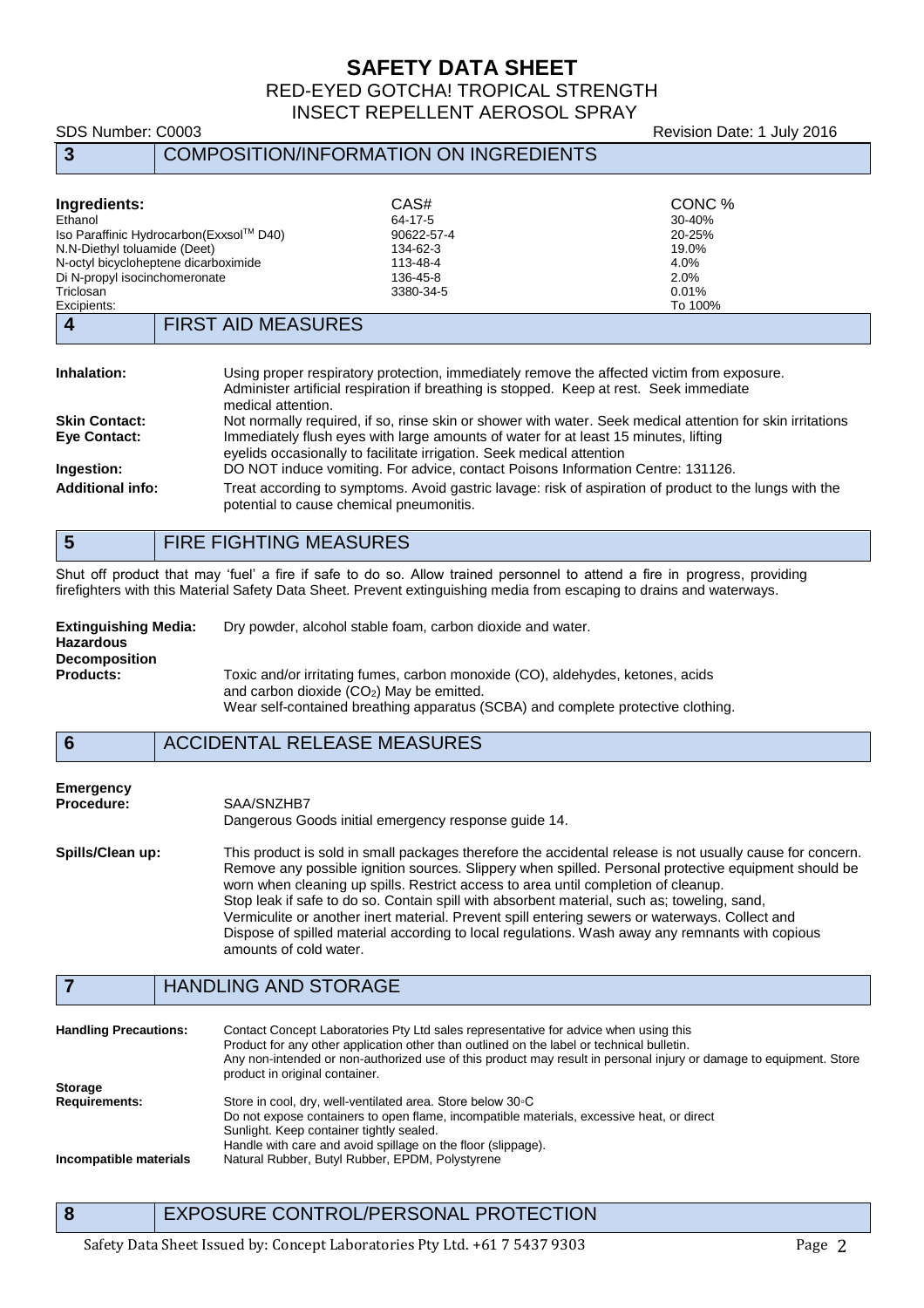**SAFETY DATA SHEET**

RED-EYED GOTCHA! TROPICAL STRENGTH

Revision Date: 1 July 2016

INSECT REPELLENT AEROSOL SPRAY

| SDS Number: C0003 |  |
|-------------------|--|
|                   |  |

| <b>Engineering Controls:</b> | <b>Ventilation.</b><br>Use local exhaust for dust and fumes when processing and handling. |
|------------------------------|-------------------------------------------------------------------------------------------|
| <b>Personal Protective</b>   |                                                                                           |
| Equipment:                   | Eye/face protection- not required under normal circumstances.                             |
|                              | Should a splash risk exist, safety glasses or chemical resistant goggles should           |
|                              | be worn to prevent eye contact.                                                           |
|                              | Skin protection- not required under normal circumstances.                                 |
|                              | Respiratory protection- not required under normal circumstances                           |

National Exposure Standards- Source: National Exposure Standards for Atmospheric Contaminants in the Occupational Environment [NOHSC: 1003].

| Ingredient  | CAS No                                  | ES-TWA                      | <b>ES-STEL</b> |  |
|-------------|-----------------------------------------|-----------------------------|----------------|--|
| Ethanol     | 64-17-5                                 | 8hour                       | 1000           |  |
| Exxsol™ D40 | 64742-48-9                              | $1200$ ma/m $3(197$ ppm $)$ | None specified |  |
| 9           | <b>PHYSICAL AND CHEMICAL PROPERTIES</b> |                             |                |  |

**Physical State:** Aerosol **Colour:** Colourless **Appearance:** Fine Mist **Boiling Point/Range (◦C):** 160-190 (Exxsol™D40) **Water Solubility:** Miscible **Boiling Point/Range** (◦C): 160-190 (Exxsol™D40) **Spec. Gravity** (Water=1): 0.83<br>**Flash Point:** 40<sup>°</sup>C **Flash Point:** 40◦C (ExxsolTMD40)

# **10** STABILITY AND REACTIVITY

| <b>Chemical Stability:</b> | Product is stable under normal ambient conditions.                                                        |
|----------------------------|-----------------------------------------------------------------------------------------------------------|
|                            | <b>Conditions to Avoid:</b> Avoid heat, sparks, high temperatures (store below 30°C) and direct sunlight. |
|                            | Protect against physical damage.                                                                          |
| <b>Material to Avoid:</b>  | Strong oxidizing agents.                                                                                  |
| <b>Hazardous</b>           |                                                                                                           |
| <b>Decomposition:</b>      | Burning can produce carbon dioxide and possible toxic chemicals such as carbon monoxide.                  |
|                            | Hazardous Reactions: Oxidizing agents, mineral acids, halogenated organic compounds                       |

## **11** TOXOLOGICAL INFORMATION

#### **HEALTH EFFECTS**

| Inhaled:                | Inhalation of vapours may cause drowsiness and dizziness. This may be accompanied by sleepiness, reduces<br>alertness, loss of reflexes, lack of co-ordination and vertigo.<br>Inhalation of vapor's or aerosols (mists, fumes), generated by the material during course of normal handling, may be<br>damaging to the health of the individual.<br>There is some evidence to suggest that the material can cause respiratory irritation in some persons.                                                          |
|-------------------------|--------------------------------------------------------------------------------------------------------------------------------------------------------------------------------------------------------------------------------------------------------------------------------------------------------------------------------------------------------------------------------------------------------------------------------------------------------------------------------------------------------------------|
| Ingestion:              | Accidental ingestion of the material may be damaging to the health of the individual. Ethanol is a denaturant, which<br>may cause optical nerve damage if ingested. May produce nausea, vomiting, bleeding from the digestive tract,<br>abdominal pain and diarrhea.                                                                                                                                                                                                                                               |
| <b>Skin</b><br>contact: | There is some evidence to suggest that the material may cause moderate inflammation of the skin following direct<br>contact or after a delay of some time. Repeated exposure can cause contact dermatitis which is characterized by<br>redness, swelling and blistering.<br>Application of Deet to the skin produces no primary irritation or sensitization in humans. In rabbits, redness and<br>peeling of the skin have been observed as well as intoxication, excitation, stiffness and loss of co-ordination. |
| Eye                     | There is some evidence that material may produce eye irritation in some persons and produce eye damage 24 hours<br>or more after installation. Severe inflammation may be expected with pain.                                                                                                                                                                                                                                                                                                                      |

### **TOXICITY DATA**

**Acute toxicity-** LD50 Oral-rat- 1,950mg/kg (>5000mg/m<sup>3</sup> - Exxsol™D40) LD50 Inhalation-rat- 5,950mg/m3 LD50 Dermal-rat- 5,000mg/kg (TC<sub>LO</sub>:  $\mathsf{LC}_{50}$ : 4951 mg/m $^3$ .

**Skin corrosion/irritation-** Skin- rabbit- irritation. **Serious eye damage/irritation-** Eyes- rabbit- Moderate eye irritation

12 ECOLOGICAL INFORMATION